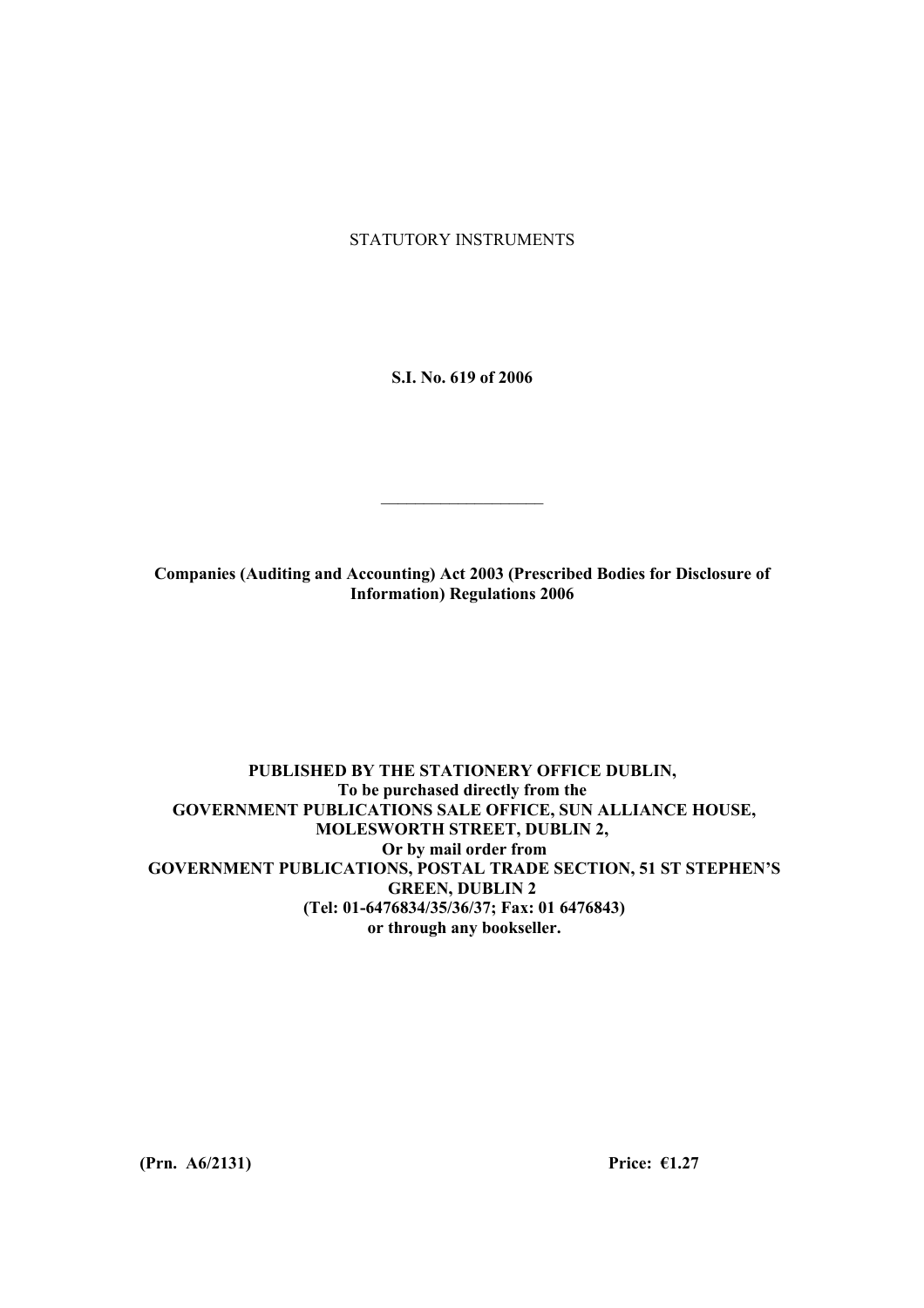### **S.I. No. 619 of 2006**

## **Companies (Auditing and Accounting) Act 2003 (Prescribed Bodies for Disclosure of Information) Regulations 2006**

I, Michael Ahern, Minister of State at the Department of Enterprise, Trade and Employment, in exercise of the powers conferred on me by subsection  $(1)(i)$  of section 48 of the Companies (Auditing and Accounting) Act 2003 (No. 44 of 2003) and the Enterprise, Trade and Employment (Delegation of Ministerial Functions) (No. 2) Order 2004 (S.I. No. 808 of 2004), hereby make the following regulations:

1. These Regulations may be cited as the Companies (Auditing and Accounting) Act 2003 (Prescribed Bodies for Disclosure of Information) Regulations 2006.

2. These Regulations come into operation on 14<sup>th</sup> December 2006.

3. (1)Each body specified in column (1) of the Schedule opposite the mention in column (2) of the Schedule of the state in which it is established is prescribed for the purposes of the following provision.

(2) That provision is section 31(3) of the Companies (Auditing and Accounting) Act 2003 (No. 44 of 2003).

| Column <sub>1</sub>                                       | Column <sub>2</sub> |
|-----------------------------------------------------------|---------------------|
| Accountancy Investigation and Discipline<br><b>Board</b>  | United Kingdom      |
| Accounting and Auditing Oversight Board                   | Greece              |
| <b>Accounting and Corporate Regulatory</b><br>Authority   | Singapore           |
| Accountancy Board, Ministry of Finance                    | Malta               |
| <b>Auditors Oversight Commission</b>                      | Germany             |
| <b>Australian Securities and Investment</b><br>Commission | Australia           |
| <b>Austrian Financial Market Authority</b>                | Austria             |
| Authorité des Marchés Financiers                          | France              |
| Autoriteit Financiele Markten                             | Netherlands         |

# **SCHEDULE**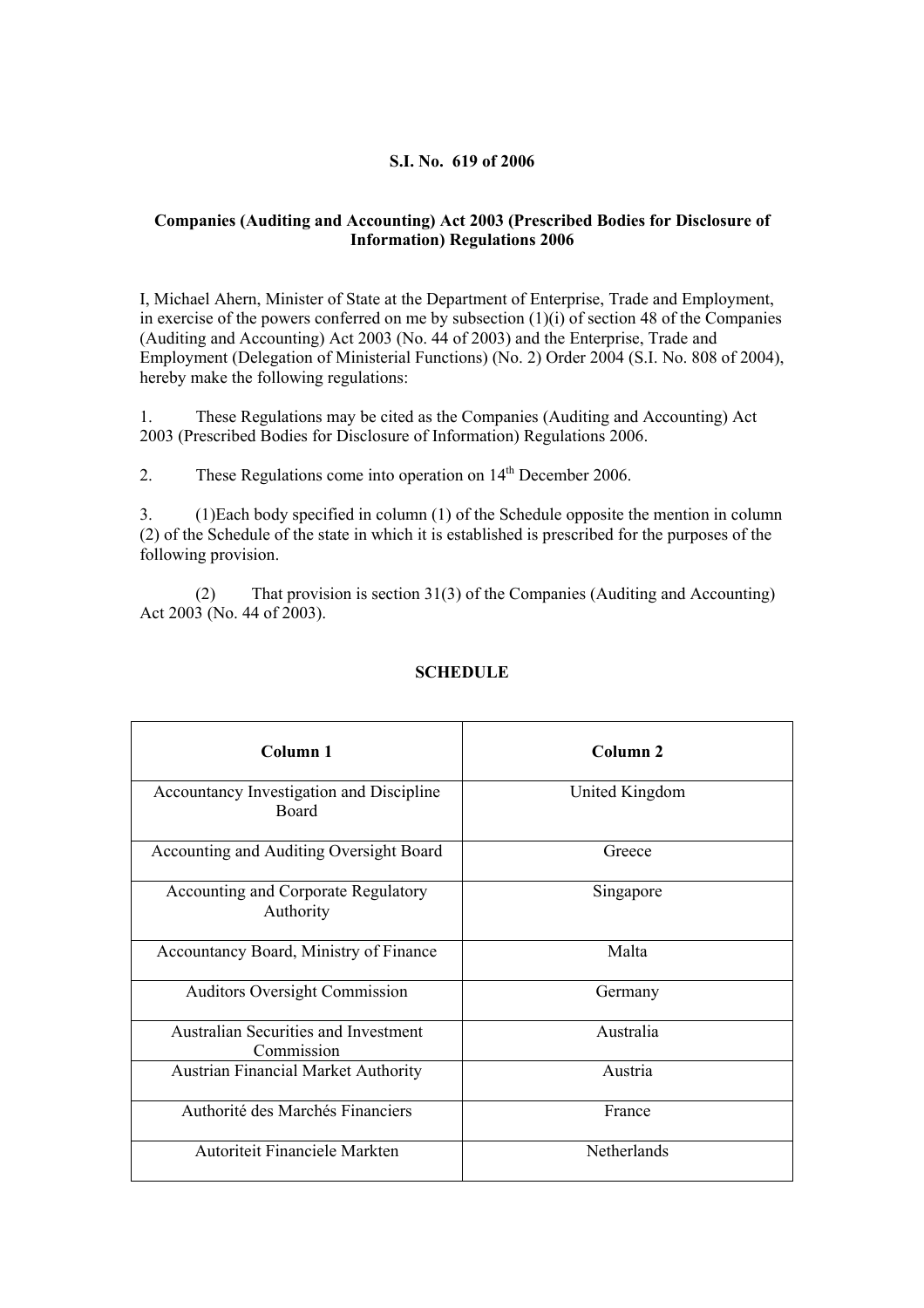| Column 1                                                     | Column <sub>2</sub>   |
|--------------------------------------------------------------|-----------------------|
| Banking, Finance and Insurance Commission                    | Belgium               |
| Canadian Public Accountability Board                         | Canada                |
| Capital Market Commission                                    | Greece                |
| Central Chamber of Commerce                                  | Finland               |
| Certified Public Accountants and Auditing<br>Oversight Board | Japan                 |
| Comision Nacional del Mercado de Valores                     | Spain                 |
| Commissao do Mercado de Valores<br><b>Mobiliarios</b>        | Portugal              |
| Commission de Surveillance du Secteur<br>Financier           | Luxembourg            |
| Commissione Nazionale per le Societa e la<br><b>Borsa</b>    | Italy                 |
| Cyprus Securities and Exchange Commission                    | Cyprus                |
| <b>Czech Securities Commission</b>                           | Czech Republic        |
| Danish Commerce and Company Agency                           | Denmark               |
| Deutsche Prufstelle Für Rechnungslegung                      | Germany               |
| <b>Dutch Central Bank</b>                                    | Netherlands           |
| <b>Estonian Financial Supervision Authority</b>              | Estonia               |
| <b>Financial Reporting Review Panel</b>                      | <b>United Kingdom</b> |
| Finanstilsynet                                               | Denmark               |
| Haut Conseil du Commissariat aux Comptes                     | France                |
| <b>Independent Regulatory Board on Auditors</b>              | South Africa          |
| Instituto de Contabilidad y Auditoria de<br>Cuentas          | Spain                 |
| Kredittilsynet                                               | Norway                |
| Polish Securities and Exchange Commission                    | Poland                |
| Professional Oversight Board                                 | <b>United Kingdom</b> |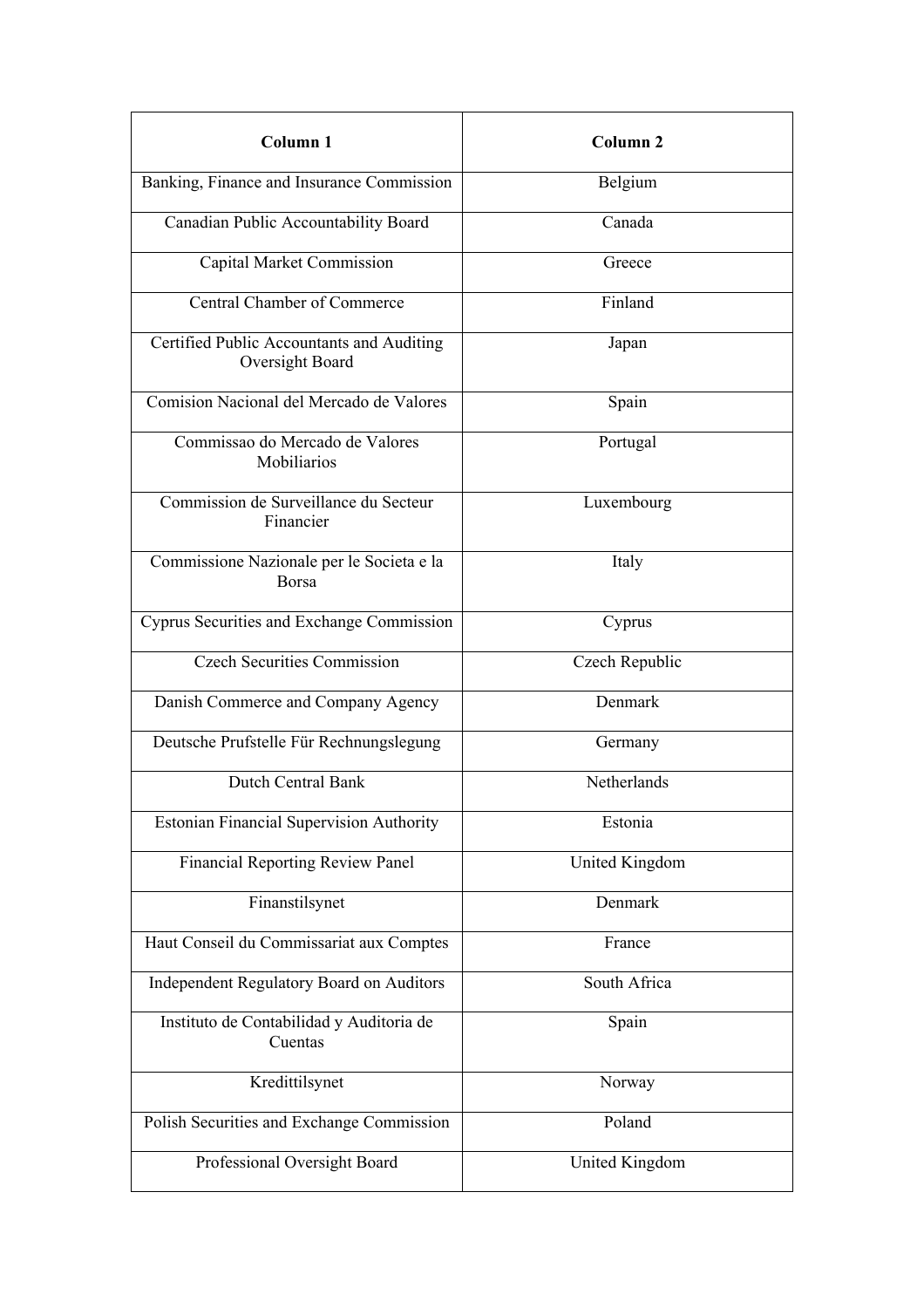| Column 1                                                   | Column <sub>2</sub>      |
|------------------------------------------------------------|--------------------------|
| <b>Public Company Accounting Oversight</b><br><b>Board</b> | United States of America |
| Rahoitustarkastus                                          | Finland                  |
| Revisorsnamnden                                            | Sweden                   |
| Securities & Exchange Commission                           | United States of America |
| Securities Market Agency                                   | Republic of Slovenia     |
| <b>Swedish Financial Accounting Standards</b><br>Council   | Sweden                   |

Given under my hand

This 12th day of December 2006

Michael Ahern. Minister of State at the Department of Enterprise, Trade and Employment.